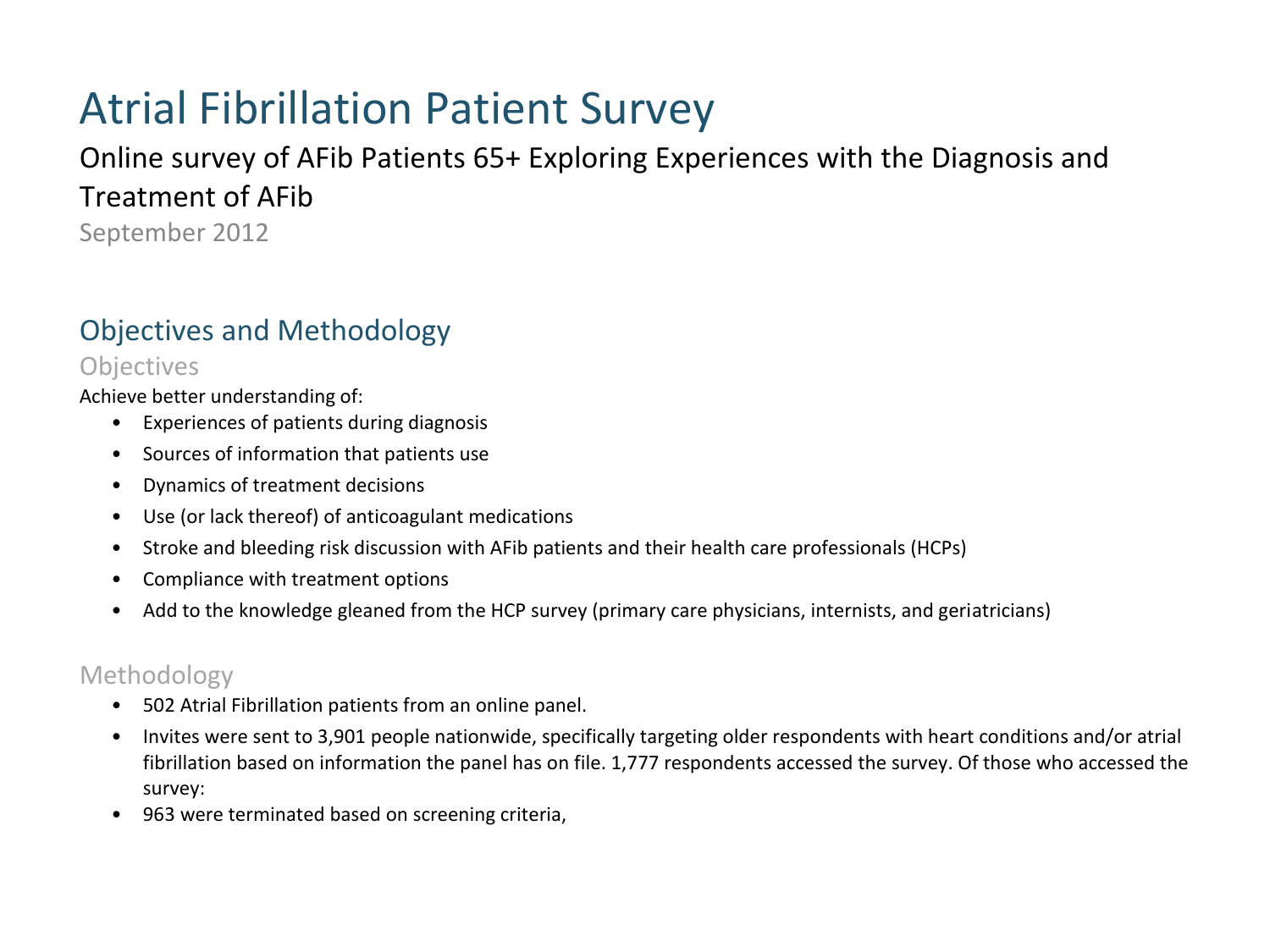- 66 started but did not complete the survey, and 24 were disqualified for taking the survey too quickly (quality control measure).
- Online research best practices were employed and the survey was closely monitored throughout the data collection process.

## Summary of Key Findings

AFib Diagnosis

- Most of these 65 year+ AFib patients were diagnosed after experiencing symptoms, though detection through regular check-ups has become more common.
- Most were diagnosed by a cardiologist and/or referred to one after diagnosis.

#### AFib Treatment

- Cardiologists are also the most common HCP these patients see for treatment. While large majorities of these AFib patients are satisfied with their treatment, those seeing cardiologists are more so than those being treated by primary care physicians (PCPs).
- Patients say discussions about treatment typically revolved around options (both medication and others), symptoms, and risk factors. Most patients say their HCP recommended one particular medication; few recommended no treatment or didn't mention anticoagulation at all.

#### Medication Options

- More than two thirds of these AFib patients are on prescription anticoagulants.
- As reported in the physician survey conducted earlier this year, Warfarin is the most popular anticoagulant, though aspirin is more likely to be used overall, sometimes in conjunction with prescription medication.
- To patients, cost is the most tangible barrier to new medications.